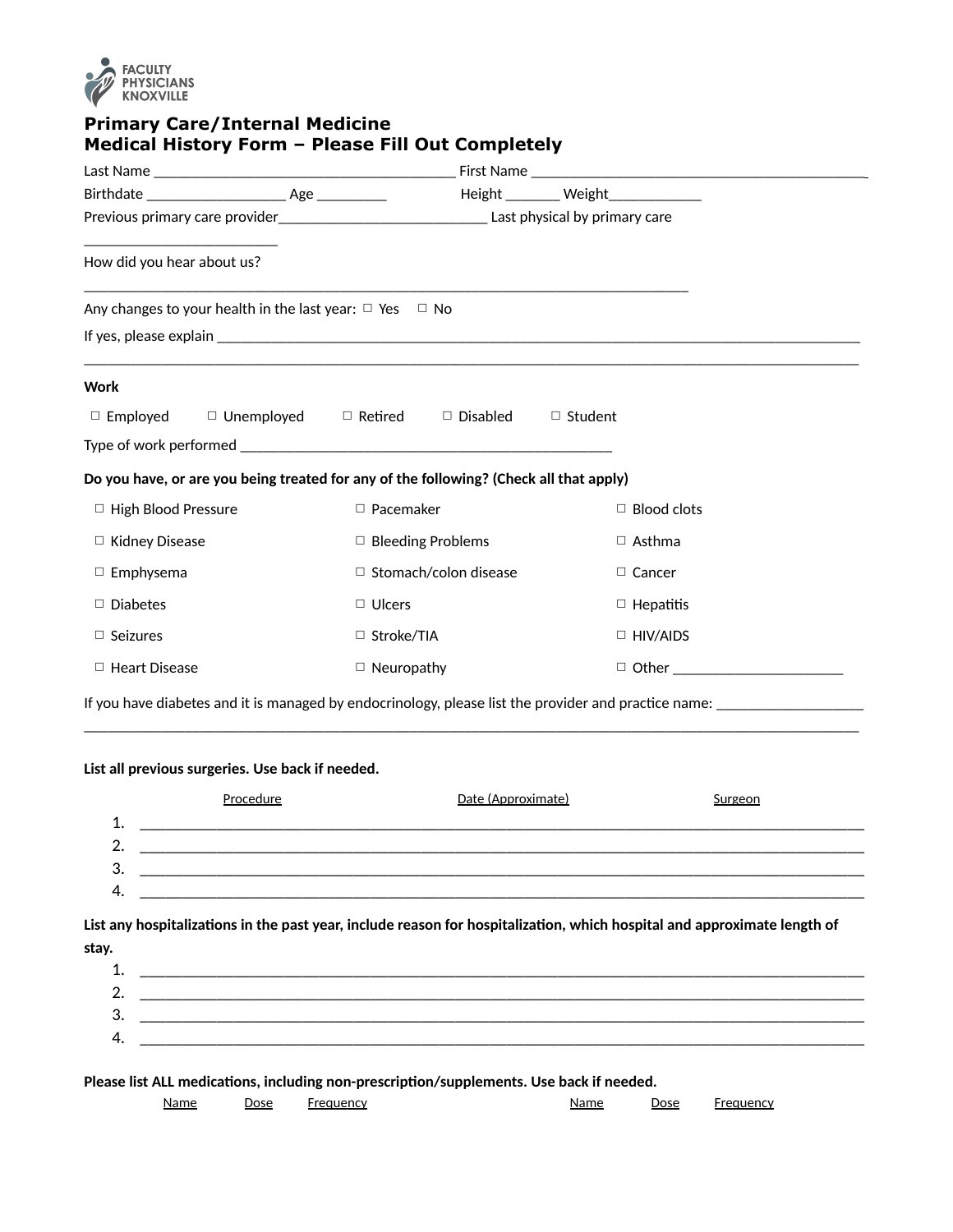

| 1.                                                                                                                           | 5.                                                                           |                                                                                          |
|------------------------------------------------------------------------------------------------------------------------------|------------------------------------------------------------------------------|------------------------------------------------------------------------------------------|
| 2.                                                                                                                           | 6.                                                                           |                                                                                          |
| 3.                                                                                                                           | 7.                                                                           |                                                                                          |
| 4.                                                                                                                           | 8.                                                                           |                                                                                          |
|                                                                                                                              |                                                                              |                                                                                          |
| Address_                                                                                                                     |                                                                              |                                                                                          |
|                                                                                                                              | Are you currently receiving treatment at a pain clinic? $\Box$ Yes $\Box$ No |                                                                                          |
|                                                                                                                              |                                                                              |                                                                                          |
| <b>Please list ALL medical allergies and reaction.</b> $\Box$ None                                                           |                                                                              | Latex Allergy $\Box$ Yes $\Box$ No                                                       |
| 1.                                                                                                                           | 3.                                                                           |                                                                                          |
| 2.                                                                                                                           | <u> 1989 - Johann John Stone, mars eta biztanleria (h. 1989).</u><br>4.      |                                                                                          |
|                                                                                                                              |                                                                              |                                                                                          |
| Do you have a living will? $\Box$ Yes $\Box$ No                                                                              |                                                                              |                                                                                          |
| Are you following any kind of diet: $\Box$ Yes $\Box$ No                                                                     |                                                                              |                                                                                          |
|                                                                                                                              |                                                                              |                                                                                          |
| Stairs in home: $\Box$ Yes $\Box$ No                                                                                         |                                                                              | Cane: $\Box$ Yes $\Box$ No Walker: $\Box$ Yes $\Box$ No Wheelchair: $\Box$ Yes $\Box$ No |
| Alcohol use:<br>$\Box$ Yes $\Box$ No                                                                                         | Number of drinks: _____ day ______week                                       |                                                                                          |
| Tobacco use: □ Yes<br>$\Box$ No                                                                                              |                                                                              | _______Cigarettes (pack/day) ________cigars/pipe per day _______dip/chew per day         |
| <b>Family History (Check all that apply)</b>                                                                                 |                                                                              |                                                                                          |
| $\Box$ Birth Defects                                                                                                         | $\Box$ Heart Disease                                                         | $\Box$ Blood clots/bleeding problems                                                     |
| □ High Blood Pressure                                                                                                        | □ Kidney Disease                                                             | $\Box$ Cancer                                                                            |
| $\Box$ Asthma                                                                                                                | $\Box$ Stomach/Colon disease                                                 | $\Box$ HIV/AIDS                                                                          |
| $\Box$ Emphysema                                                                                                             | $\Box$ Seizures                                                              | $\Box$ Hepatitis                                                                         |
| $\Box$ Diabetes                                                                                                              | □ Stroke                                                                     |                                                                                          |
| <b>Care Team</b>                                                                                                             |                                                                              |                                                                                          |
| Please list any other providers who are part of your care team:                                                              |                                                                              |                                                                                          |
| Provider and/or Practice Name                                                                                                | Specialty                                                                    |                                                                                          |
| 1.                                                                                                                           |                                                                              |                                                                                          |
| 2.                                                                                                                           |                                                                              |                                                                                          |
| З.                                                                                                                           |                                                                              |                                                                                          |
| 4.<br><u> 1989 - Johann John Stone, market fan it ferskearre fan it ferskearre fan it ferskearre fan it ferskearre fan i</u> |                                                                              |                                                                                          |

**5. \_\_\_\_\_\_\_\_\_\_\_\_\_\_\_\_\_\_\_\_\_\_\_\_\_\_\_\_\_\_\_\_\_\_\_\_\_ \_\_\_\_\_\_\_\_\_\_\_\_\_\_\_\_\_\_\_\_\_\_\_\_\_\_\_\_\_\_\_\_\_\_\_\_\_**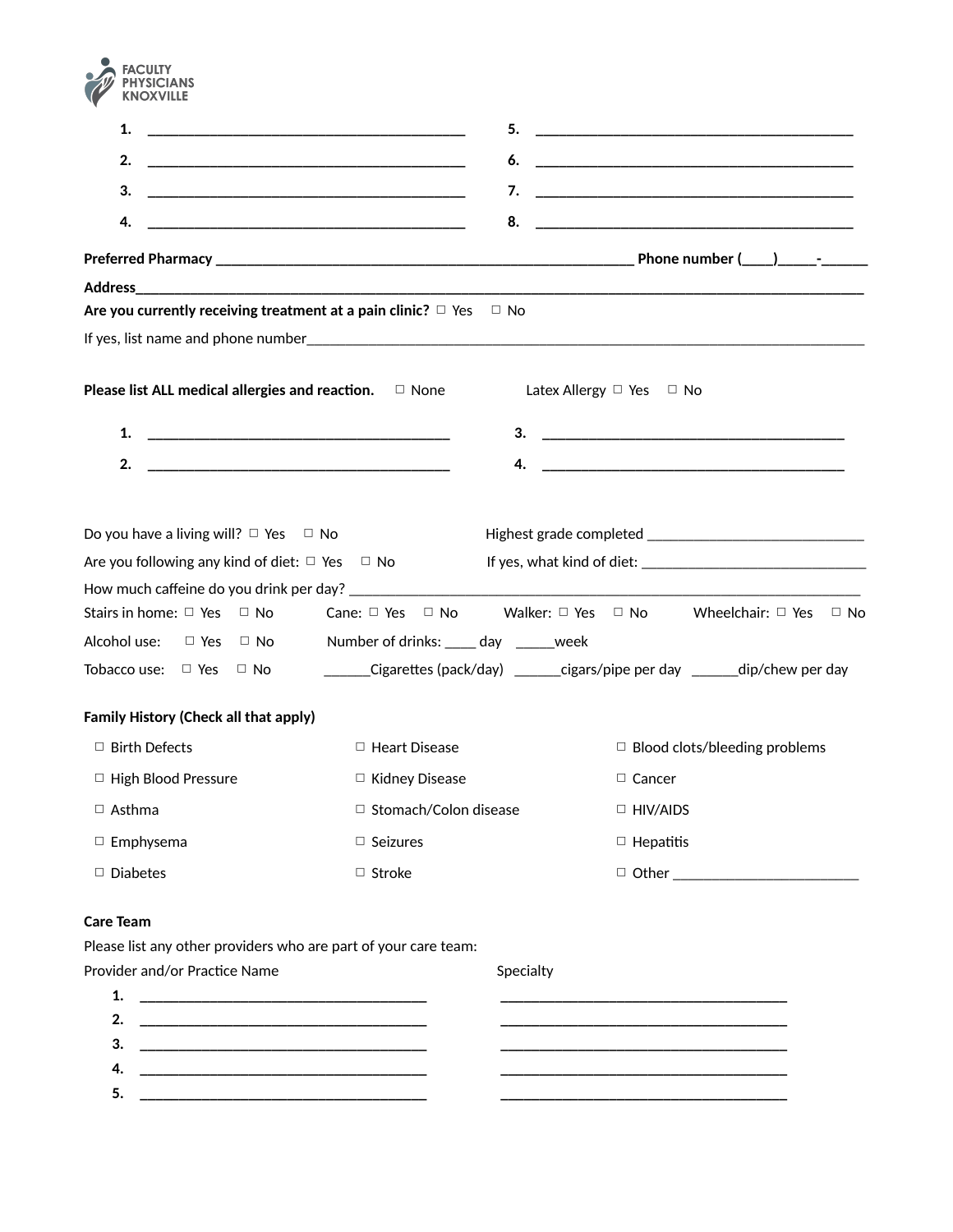

## **Women Only**

| Are you pregnant, or is there any change that you might be pregnant? $\Box$ Yes $\Box$ No |                                   |
|-------------------------------------------------------------------------------------------|-----------------------------------|
| Are you nursing? $\Box$ Yes $\Box$ No                                                     |                                   |
| Number of pregnancies ________ Number of miscarriages ______                              |                                   |
| Form of Birth Control <b>Example 20</b> Form of Birth Control                             |                                   |
| Any problems associated with your menstrual cycle? $\Box$ Yes $\Box$ No                   | Date of last menstrual cycle:     |
| Are your periods regular? $\Box$ Yes $\Box$ No                                            | Date of onset of menstrual cycle: |
| Do you complete self-breast exams? $\Box$ Yes $\Box$ No                                   | Date of onset of menopause:       |

\_\_\_\_\_\_\_\_\_\_\_\_\_\_\_\_\_\_\_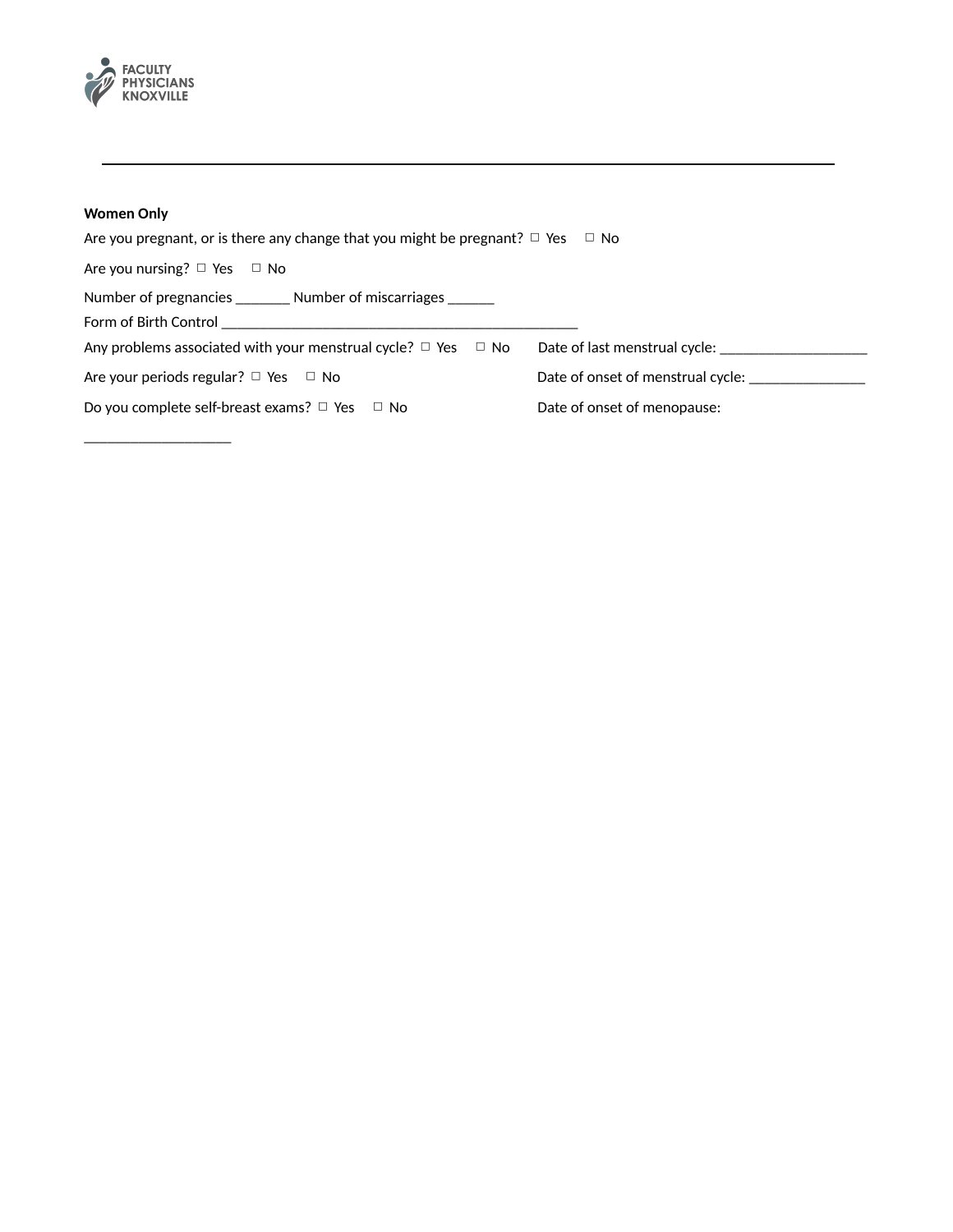

## **Review of Systems – Have you had an RECENT problems with any of the following?**

| Constitutional              | Yes    | No     | Genitourinary             | Yes    | No     | <b>Endocrine</b>         | Yes    | No     |
|-----------------------------|--------|--------|---------------------------|--------|--------|--------------------------|--------|--------|
| <b>Recent Fever</b>         | $\Box$ | $\Box$ | Urinary Incontinence      | $\Box$ | $\Box$ | Fatigue                  | $\Box$ | $\Box$ |
| <b>Night Sweats</b>         | $\Box$ | $\Box$ | Difficulty Urinating      | □      | $\Box$ | <b>Increased Thirst</b>  | $\Box$ | $\Box$ |
| Weight Gain                 | $\Box$ | $\Box$ | <b>Blood in Urine</b>     | $\Box$ | $\Box$ | Hair Loss                | $\Box$ | $\Box$ |
| <b>Weight Loss</b>          | $\Box$ | $\Box$ | <b>Urinary Frequency</b>  | $\Box$ | $\Box$ | Increased hair growth    | $\Box$ | $\Box$ |
| <b>Exercise Intolerance</b> | □      | □      | Incomplete Emptying       | $\Box$ | $\Box$ | Cold Intolerance         | $\Box$ | $\Box$ |
|                             |        |        |                           |        |        |                          |        |        |
| <b>Eyes</b>                 | Yes    | No     | Musculoskeletal           | Yes    | No     | Allergic/Immunologic     |        |        |
| Dry Eyes                    | $\Box$ | $\Box$ | Muscle Aches              | $\Box$ | $\Box$ | <b>Runny Nose</b>        | $\Box$ | $\Box$ |
| Irritation                  | $\Box$ | $\Box$ | Muscle Weakness           | $\Box$ | $\Box$ | <b>Sinus Pressure</b>    | $\Box$ | $\Box$ |
| Vision Change               | $\Box$ | $\Box$ | Joint Pain                | $\Box$ | $\Box$ | Itching                  | $\Box$ | $\Box$ |
|                             |        |        | <b>Back Pain</b>          | $\Box$ | $\Box$ | Hives                    | $\Box$ | $\Box$ |
| <b>ENMT</b>                 | Yes    | No     | <b>Extremity Swelling</b> | $\Box$ | $\Box$ | <b>Frequent Sneezing</b> | $\Box$ | $\Box$ |
| <b>Difficulty Hearing</b>   | $\Box$ | $\Box$ |                           |        |        |                          |        |        |
| Ear Pain                    | $\Box$ | $\Box$ | Integumentary             | Yes    | No     | Notes:                   |        |        |
| <b>Frequent Nose Bleeds</b> | $\Box$ | $\Box$ | Abnormal mole/lesion      | $\Box$ | $\Box$ |                          |        |        |
| Nose/Sinus Problem          | $\Box$ | $\Box$ | Jaundice                  | $\Box$ | $\Box$ |                          |        |        |
| Sore Throat                 | $\Box$ | $\Box$ | Rash                      | $\Box$ | $\Box$ |                          |        |        |
| <b>Bleeding Gums</b>        | $\Box$ | $\Box$ | Itching                   | $\Box$ | $\Box$ |                          |        |        |
| Snoring                     | $\Box$ | $\Box$ | Dry skin                  | $\Box$ | $\Box$ |                          |        |        |
| Dry Mouth                   | $\Box$ | $\Box$ |                           |        |        |                          |        |        |
| Mouth Ulcers                | $\Box$ | $\Box$ | Neurologic                | Yes    | No     |                          |        |        |
| Oral Abnormalities          | $\Box$ | $\Box$ | Loss of consciousness     | $\Box$ | $\Box$ |                          |        |        |
| <b>Teeth Problems</b>       | □      | $\Box$ | Weakness                  | $\Box$ | $\Box$ |                          |        |        |
|                             |        |        | Numbness                  | $\Box$ | $\Box$ |                          |        |        |
| Cardiovascular              | Yes    | No     | Seizures                  | $\Box$ | $\Box$ |                          |        |        |
| Chest Pain at rest          | $\Box$ | $\Box$ | <b>Dizziness</b>          | $\Box$ | $\Box$ |                          |        |        |
| Chest pain with exertion    | $\Box$ | $\Box$ | Headaches                 | $\Box$ | $\Box$ |                          |        |        |
| Arm pain on exertion        | $\Box$ | $\Box$ | <b>Restless Legs</b>      | $\Box$ | $\Box$ |                          |        |        |
| Short of breath - walking   | $\Box$ | $\Box$ |                           |        |        |                          |        |        |
| - lying down                | $\Box$ | $\Box$ | Psychiatric               | Yes    | No     |                          |        |        |
| <b>Heart Palpitations</b>   | $\Box$ | $\Box$ | Depression                | $\Box$ | $\Box$ |                          |        |        |